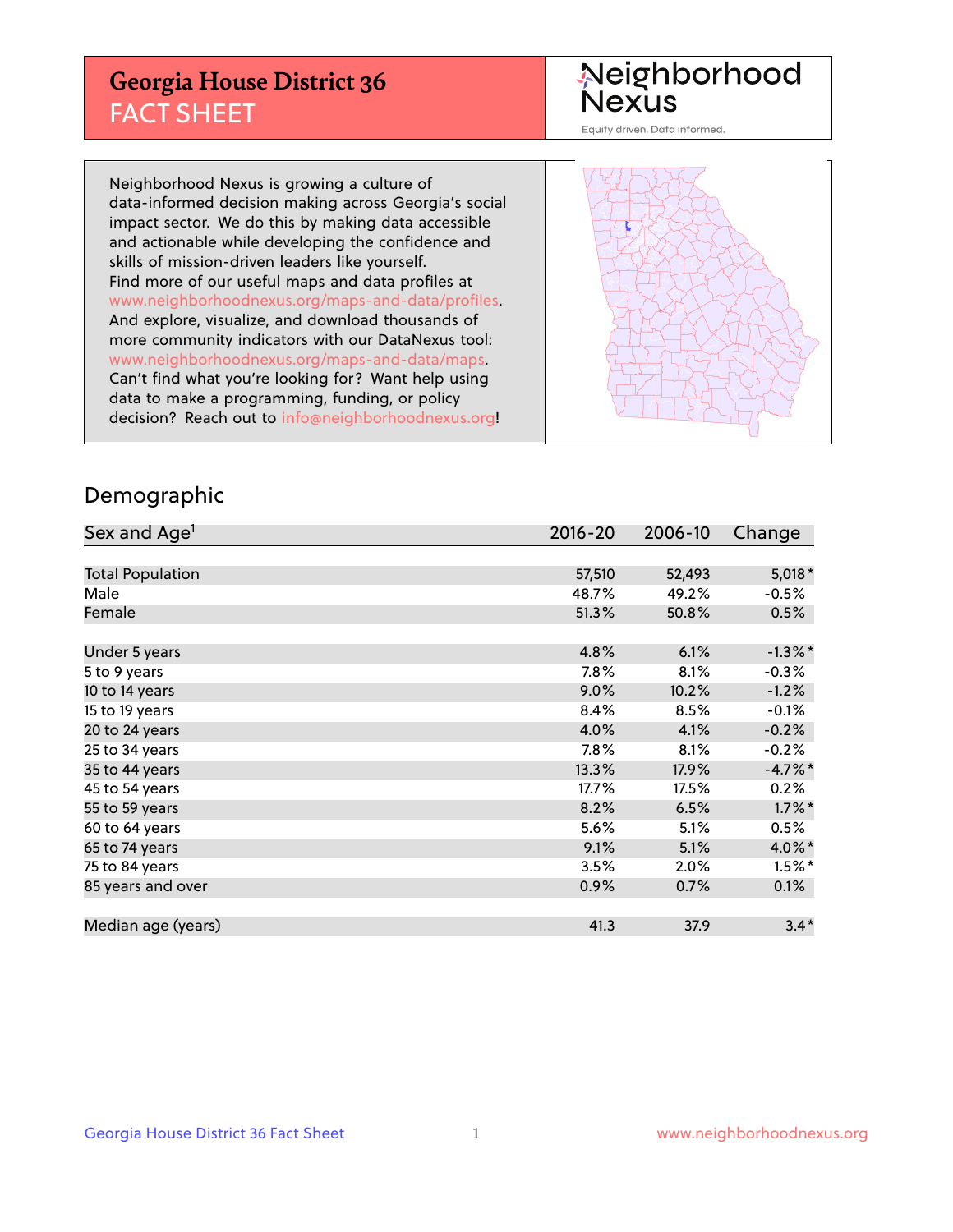## Demographic, continued...

| Race <sup>2</sup>                                            | $2016 - 20$ | 2006-10 | Change     |
|--------------------------------------------------------------|-------------|---------|------------|
| <b>Total population</b>                                      | 57,510      | 52,493  | $5,018*$   |
| One race                                                     | 96.1%       | 98.6%   | $-2.5%$ *  |
| White                                                        | 74.9%       | 79.7%   | $-4.7%$    |
| <b>Black or African American</b>                             | 16.1%       | 13.9%   | 2.3%       |
| American Indian and Alaska Native                            | 0.1%        | 0.2%    | $-0.1%$    |
| Asian                                                        | 2.1%        | 2.7%    | $-0.6%$    |
| Native Hawaiian and Other Pacific Islander                   | 0.3%        | 0.1%    | 0.2%       |
| Some other race                                              | 2.6%        | 2.1%    | 0.5%       |
| Two or more races                                            | 3.9%        | 1.4%    | $2.5%$ *   |
| Race alone or in combination with other race(s) <sup>3</sup> | $2016 - 20$ | 2006-10 | Change     |
| Total population                                             | 57,510      | 52,493  | $5,018*$   |
| White                                                        | 78.7%       | 80.9%   | $-2.2%$    |
| <b>Black or African American</b>                             | 17.1%       | 14.1%   | $3.0\%$ *  |
| American Indian and Alaska Native                            | 0.7%        | 0.6%    | 0.1%       |
| Asian                                                        | 2.6%        | 3.5%    | $-0.9%$    |
| Native Hawaiian and Other Pacific Islander                   | 0.3%        | 0.1%    | 0.2%       |
| Some other race                                              | 4.4%        | 2.3%    | $2.1\%$ *  |
| Hispanic or Latino and Race <sup>4</sup>                     | $2016 - 20$ | 2006-10 | Change     |
| <b>Total population</b>                                      | 57,510      | 52,493  | $5,018*$   |
| Hispanic or Latino (of any race)                             | 8.2%        | 4.7%    | $3.6\%$ *  |
| Not Hispanic or Latino                                       | 91.8%       | 95.3%   | $-3.6\%$ * |
| White alone                                                  | 70.4%       | 77.1%   | $-6.7\%$ * |
| <b>Black or African American alone</b>                       | 15.7%       | 13.8%   | 2.0%       |
| American Indian and Alaska Native alone                      | 0.1%        | 0.2%    | $-0.1%$    |
| Asian alone                                                  | 2.1%        | 2.7%    | $-0.5%$    |
| Native Hawaiian and Other Pacific Islander alone             | 0.0%        | 0.1%    | $-0.1%$    |
| Some other race alone                                        | 0.6%        | 0.3%    | 0.3%       |
| Two or more races                                            | 2.8%        | 1.2%    | $1.6\%$ *  |
| U.S. Citizenship Status <sup>5</sup>                         | $2016 - 20$ | 2006-10 | Change     |
| Foreign-born population                                      | 4,765       | 3,500   | $1,265*$   |
| Naturalized U.S. citizen                                     | 61.2%       | 57.4%   | 3.8%       |
| Not a U.S. citizen                                           | 38.8%       | 42.6%   | $-3.8%$    |
|                                                              |             |         |            |
| Citizen, Voting Age Population <sup>6</sup>                  | $2016 - 20$ | 2006-10 | Change     |
| Citizen, 18 and over population                              | 40,165      | 35,379  | 4,786*     |
| Male                                                         | 47.9%       | 48.8%   | $-0.9%$    |
| Female                                                       | 52.1%       | 51.2%   | 0.9%       |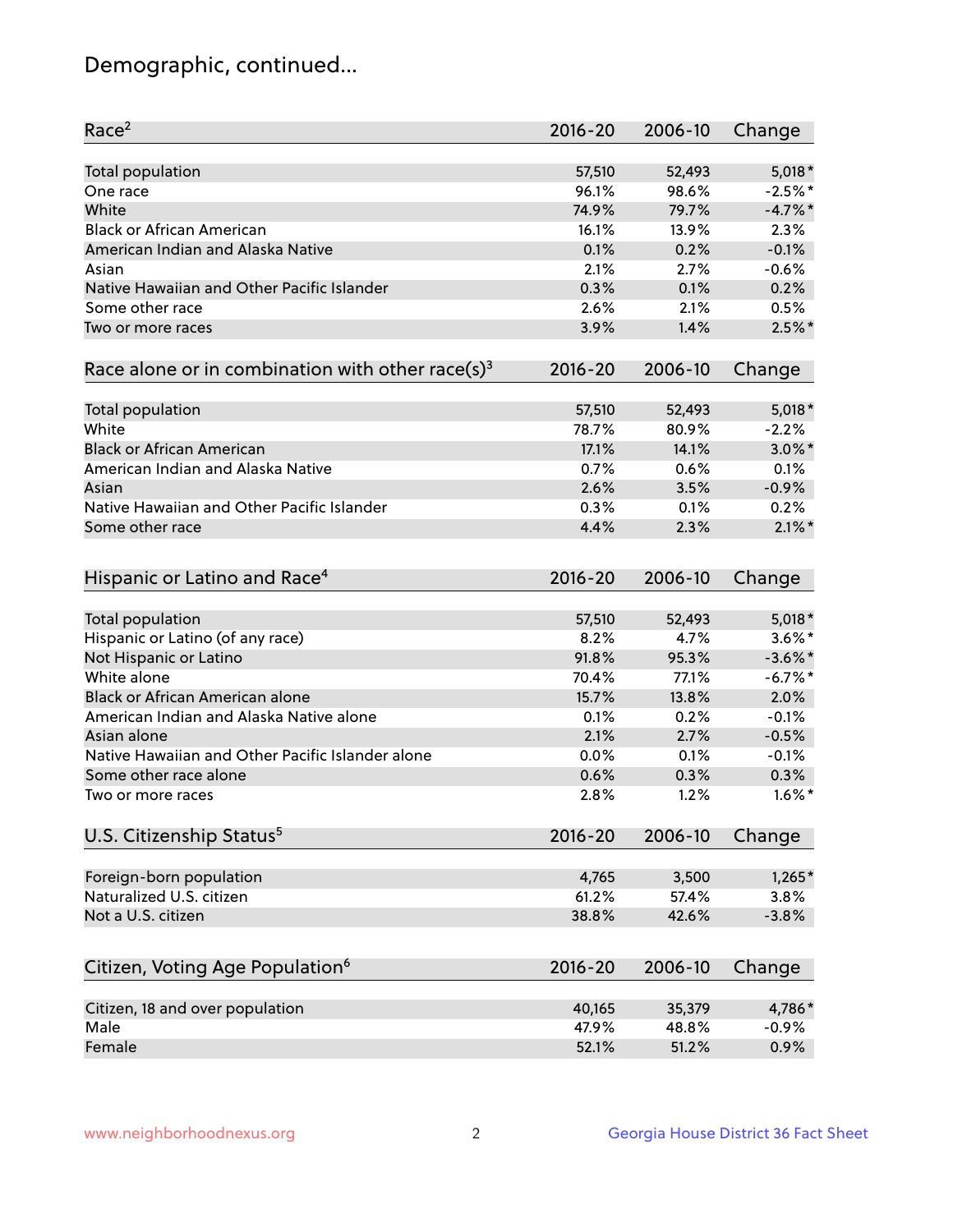#### Economic

| Income <sup>7</sup>                                 | $2016 - 20$ | 2006-10 | Change     |
|-----------------------------------------------------|-------------|---------|------------|
|                                                     |             |         |            |
| All households                                      | 18,474      | 17,120  | $1,354*$   |
| Less than \$10,000                                  | 2.7%        | 2.6%    | 0.1%       |
| \$10,000 to \$14,999                                | 0.6%        | 1.1%    | $-0.5%$    |
| \$15,000 to \$24,999                                | 3.2%        | 3.4%    | $-0.2%$    |
| \$25,000 to \$34,999                                | 4.0%        | 4.3%    | $-0.2%$    |
| \$35,000 to \$49,999                                | 9.0%        | 8.6%    | 0.5%       |
| \$50,000 to \$74,999                                | 12.7%       | 17.2%   | $-4.5%$ *  |
| \$75,000 to \$99,999                                | 14.1%       | 16.2%   | $-2.1%$    |
| \$100,000 to \$149,999                              | 21.3%       | 26.5%   | $-5.1\%$ * |
| \$150,000 to \$199,999                              | 13.7%       | 10.7%   | $3.0\%$ *  |
| \$200,000 or more                                   | 18.6%       | 9.4%    | $9.2\%$ *  |
| Median household income (dollars)                   | 107,792     | 94,786  | 13,006*    |
| Mean household income (dollars)                     | 135,908     | 111,731 | 24,177*    |
| With earnings                                       | 83.8%       | 90.0%   | $-6.2\%$ * |
| Mean earnings (dollars)                             | 132,710     | 108,132 | 24,578*    |
| <b>With Social Security</b>                         | 29.6%       | 19.2%   | $10.4\%$ * |
| Mean Social Security income (dollars)               | 22,887      | 18,203  | 4,683*     |
| With retirement income                              | 22.7%       | 18.4%   | 4.3%*      |
| Mean retirement income (dollars)                    | 33,409      | 27,653  | 5,756*     |
| With Supplemental Security Income                   | $3.7\%$     | 1.4%    | $2.3\%$ *  |
| Mean Supplemental Security Income (dollars)         | 7,630       | 10,790  | $-3,160$   |
| With cash public assistance income                  | 1.1%        | 1.2%    | $-0.1%$    |
| Mean cash public assistance income (dollars)        | 45          | 6,507   | $-6,462$   |
| With Food Stamp/SNAP benefits in the past 12 months | 3.5%        | 1.5%    | 2.0%       |
|                                                     |             |         |            |
| Families                                            | 15,502      | 14,508  | 994*       |
| Less than \$10,000                                  | 1.4%        | 1.8%    | $-0.3%$    |
| \$10,000 to \$14,999                                | 0.1%        | 0.7%    | $-0.6%$    |
| \$15,000 to \$24,999                                | 1.6%        | 2.5%    | $-0.9%$    |
| \$25,000 to \$34,999                                | 3.5%        | 3.1%    | 0.3%       |
| \$35,000 to \$49,999                                | 8.6%        | 7.5%    | 1.0%       |
| \$50,000 to \$74,999                                | 11.5%       | 15.8%   | $-4.3\%$ * |
| \$75,000 to \$99,999                                | 13.4%       | 16.6%   | $-3.2\%$ * |
| \$100,000 to \$149,999                              | 23.6%       | 29.4%   | $-5.8\%$ * |
| \$150,000 to \$199,999                              | 15.2%       | 12.1%   | $3.1\%$ *  |
| \$200,000 or more                                   | 21.0%       | 10.5%   | 10.5%*     |
| Median family income (dollars)                      | 119,463     | 103,336 | $16,127*$  |
| Mean family income (dollars)                        | 144,911     | 119,737 | 25,174*    |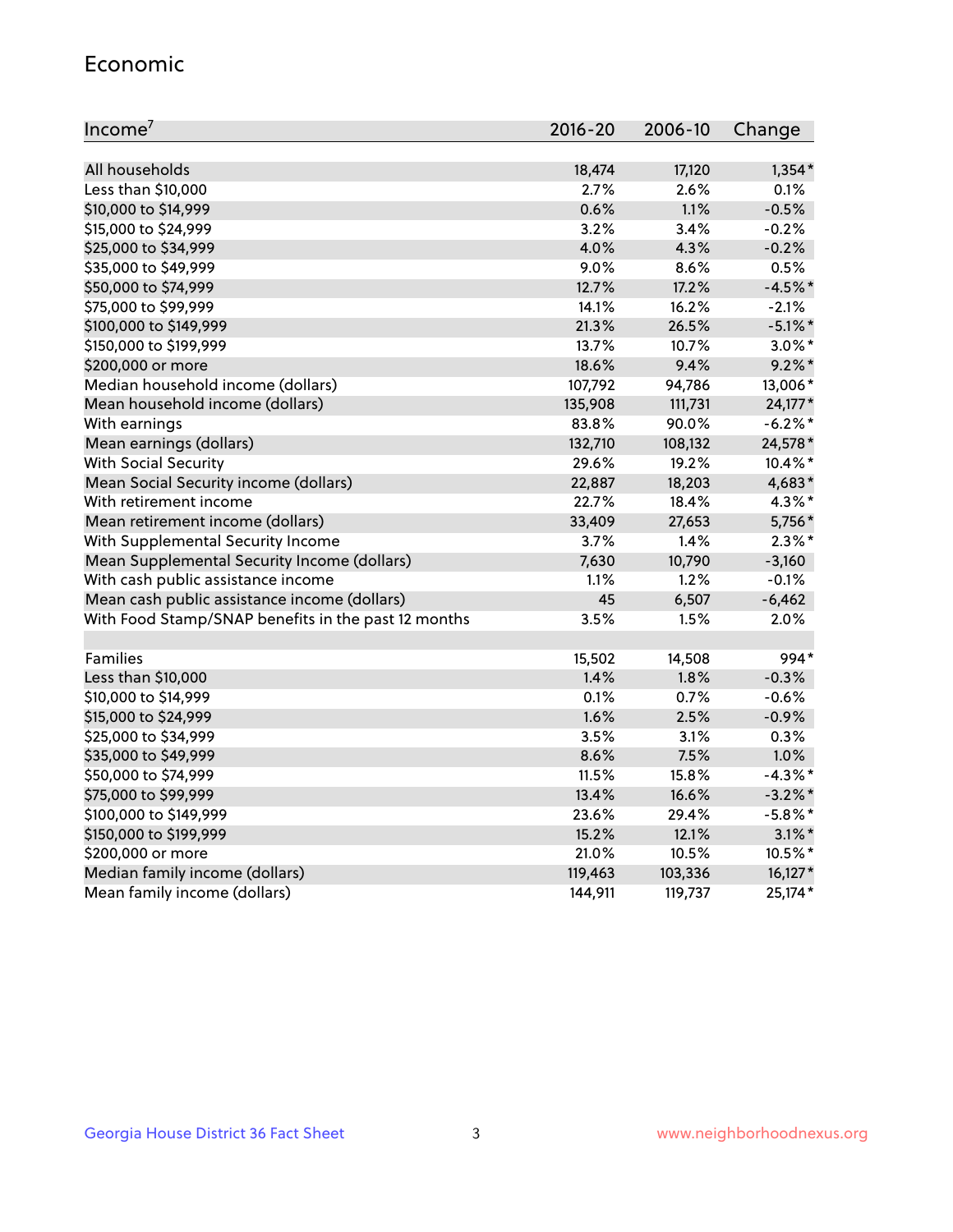## Economic, continued...

| Income, continued <sup>8</sup>                                        | $2016 - 20$ | 2006-10 | Change     |
|-----------------------------------------------------------------------|-------------|---------|------------|
|                                                                       |             |         |            |
| Nonfamily households                                                  | 2,973       | 2,613   | 360        |
| Median nonfamily income (dollars)                                     | 54,461      | 56,176  | $-1,715$   |
| Mean nonfamily income (dollars)                                       | 82,936      | 63,152  | 19,783*    |
| Median earnings for workers (dollars)                                 | 50,753      | 46,569  | 4,184*     |
| Median earnings for male full-time, year-round workers                | 81,503      | 71,420  | 10,083*    |
| (dollars)                                                             |             |         |            |
| Median earnings for female full-time, year-round workers<br>(dollars) | 57,567      | 50,329  | 7,238*     |
| Per capita income (dollars)                                           | 44,198      | 36,763  | 7,435*     |
|                                                                       |             |         |            |
| Families and People Below Poverty Level <sup>9</sup>                  | 2016-20     | 2006-10 | Change     |
| <b>All families</b>                                                   |             |         |            |
|                                                                       | 2.4%        | 3.6%    | $-1.2%$    |
| With related children under 18 years                                  | 2.1%        | 5.1%    | $-3.0%$    |
| With related children under 5 years only                              | 3.4%        | 4.4%    | $-1.0%$    |
| Married couple families                                               | 1.4%        | 2.2%    | $-0.8%$    |
| With related children under 18 years                                  | 0.5%        | 2.8%    | $-2.3%$    |
| With related children under 5 years only                              | 0.0%        | 1.9%    | $-1.9%$    |
| Families with female householder, no husband present                  | 11.7%       | 17.3%   | $-5.6%$    |
| With related children under 18 years                                  | 12.5%       | 22.5%   | $-10.0%$   |
| With related children under 5 years only                              | 26.9%       | 26.9%   | $-0.0%$    |
| All people                                                            | 4.1%        | 4.9%    | $-0.9%$    |
| Under 18 years                                                        | 2.9%        | 6.0%    | $-3.2%$    |
| Related children under 18 years                                       | 2.6%        | 5.9%    | $-3.3\%$ * |
| Related children under 5 years                                        | 4.2%        | 4.2%    | $-0.0%$    |
| Related children 5 to 17 years                                        | 2.2%        | 6.3%    | $-4.1%$    |
| 18 years and over                                                     | 4.5%        | 4.5%    | 0.1%       |
| 18 to 64 years                                                        | 4.7%        | 4.5%    | 0.2%       |
| 65 years and over                                                     | 3.8%        | 4.0%    | $-0.1%$    |
| People in families                                                    | 2.5%        | 3.9%    | $-1.5%$    |
| Unrelated individuals 15 years and over                               | 23.3%       | 17.5%   | 5.7%       |
|                                                                       |             |         |            |
| Non-Hispanic white people                                             | 3.8%        | 4.4%    | $-0.7%$    |
| Black or African-American people                                      | 4.7%        | 5.7%    | $-1.0%$    |
| Asian people                                                          | 1.5%        | 2.5%    | $-1.0%$    |
| Hispanic or Latino people                                             | 6.4%        | 13.7%   | $-7.3%$    |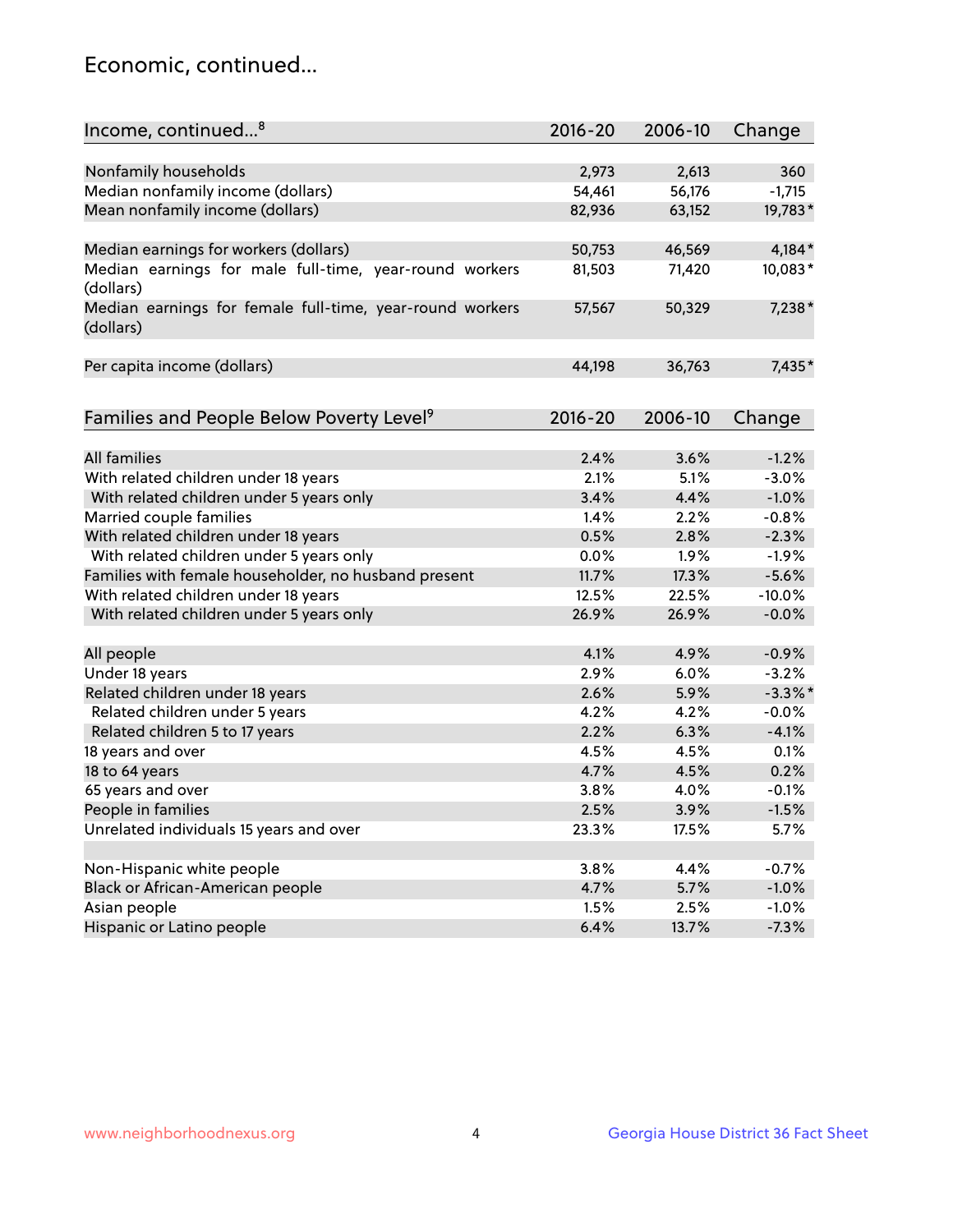## Employment

| Employment Status <sup>10</sup>                                             | $2016 - 20$ | 2006-10 | Change     |
|-----------------------------------------------------------------------------|-------------|---------|------------|
|                                                                             |             |         |            |
| Population 16 years and over                                                | 43,755      | 38,622  | $5,133*$   |
| In labor force                                                              | 65.9%       | 70.6%   | $-4.6%$ *  |
| Civilian labor force                                                        | 65.8%       | 70.3%   | $-4.6\%$ * |
| Employed                                                                    | 63.7%       | 65.8%   | $-2.1%$    |
| Unemployed                                                                  | 2.1%        | 4.5%    | $-2.5%$    |
| <b>Armed Forces</b>                                                         | 0.2%        | 0.2%    | $-0.1%$    |
| Not in labor force                                                          | 34.1%       | 29.4%   | 4.6%*      |
| Civilian labor force                                                        | 28,774      | 27,157  | 1,617      |
| <b>Unemployment Rate</b>                                                    | 3.2%        | 6.5%    | $-3.3%$    |
|                                                                             |             |         |            |
| Females 16 years and over                                                   | 22,715      | 19,821  | $2,893*$   |
| In labor force                                                              | 59.0%       | 61.8%   | $-2.8%$    |
| Civilian labor force                                                        | 59.0%       | 61.8%   | $-2.8%$    |
| Employed                                                                    | 56.9%       | 58.0%   | $-1.1%$    |
| Own children of the householder under 6 years                               | 3,613       | 3,781   | $-168$     |
|                                                                             | 63.4%       | 67.2%   | $-3.8%$    |
| All parents in family in labor force                                        |             |         |            |
| Own children of the householder 6 to 17 years                               | 11,807      | 11,573  | 234        |
| All parents in family in labor force                                        | 72.5%       | 72.5%   | 0.0%       |
|                                                                             |             |         |            |
| Industry <sup>11</sup>                                                      | $2016 - 20$ | 2006-10 | Change     |
|                                                                             |             |         |            |
| Civilian employed population 16 years and over                              | 27,867      | 25,403  | $2,463*$   |
| Agriculture, forestry, fishing and hunting, and mining                      | 0.1%        | 0.5%    | $-0.4%$    |
| Construction                                                                | 6.6%        | 6.4%    | 0.2%       |
| Manufacturing                                                               | 8.5%        | 9.2%    | $-0.7%$    |
| Wholesale trade                                                             | 3.0%        | 4.0%    | $-1.0%$    |
| Retail trade                                                                | 11.3%       | 11.1%   | 0.2%       |
| Transportation and warehousing, and utilities                               | 5.0%        | 6.4%    | $-1.4%$    |
| Information                                                                 | 2.3%        | 4.5%    | $-2.2\%$ * |
| Finance and insurance, and real estate and rental and leasing               | 9.5%        | 9.2%    | $0.3\%$    |
| Professional, scientific, and management, and administrative                | 17.2%       | 14.6%   | $2.6\%$ *  |
| and waste management services                                               |             |         |            |
| Educational services, and health care and social assistance                 | 19.7%       | 20.6%   | $-0.9%$    |
| Arts, entertainment, and recreation, and accommodation and<br>food services | $9.0\%$     | 5.8%    | $3.3\%$ *  |
| Other services, except public administration                                | 3.9%        | 4.2%    | $-0.3%$    |
| Public administration                                                       | 3.8%        | 3.6%    | 0.3%       |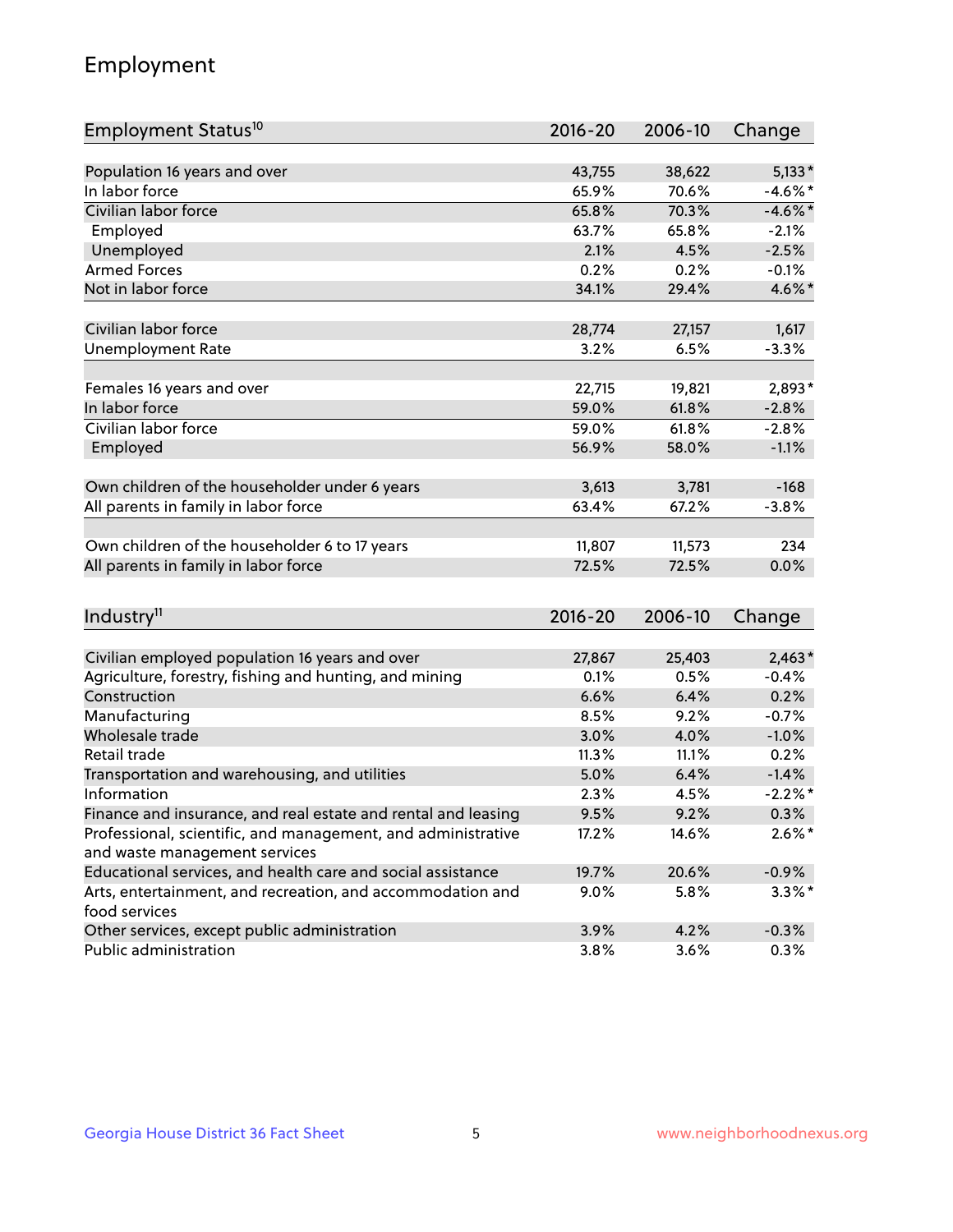## Employment, continued...

| Occupation <sup>12</sup>                                                    | $2016 - 20$ | 2006-10 | Change     |
|-----------------------------------------------------------------------------|-------------|---------|------------|
| Civilian employed population 16 years and over                              | 27,867      | 25,403  | $2,463*$   |
| Management, business, science, and arts occupations                         | 49.3%       | 50.9%   | $-1.6%$    |
| Service occupations                                                         | 13.4%       | 10.4%   | $3.0\%$ *  |
| Sales and office occupations                                                | 22.2%       | 26.3%   | $-4.1\%$ * |
|                                                                             | 6.2%        | 5.7%    | 0.5%       |
| Natural<br>and<br>resources,<br>construction,<br>maintenance<br>occupations |             |         |            |
| Production, transportation, and material moving occupations                 | 9.0%        | 6.7%    | $2.2\%$ *  |
| Class of Worker <sup>13</sup>                                               | $2016 - 20$ | 2006-10 | Change     |
|                                                                             |             |         |            |
| Civilian employed population 16 years and over                              | 27,867      | 25,403  | $2,463*$   |
| Private wage and salary workers                                             | 81.6%       | 80.8%   | 0.7%       |
| Government workers                                                          | 11.1%       | 14.3%   | $-3.2%$    |
| Self-employed in own not incorporated business workers                      | 7.1%        | 4.9%    | $2.3\%$ *  |
| Unpaid family workers                                                       | 0.2%        | 0.0%    | 0.1%       |
| Job Flows <sup>14</sup>                                                     | 2019        | 2010    | Change     |
|                                                                             |             |         |            |
| Total Jobs in district                                                      | 13,486      | 9,316   | 4,170      |
| Held by residents of district                                               | 11.3%       | 10.2%   | 1.1%       |
| Held by non-residents of district                                           | 88.7%       | 89.8%   | $-1.1%$    |
| Jobs by Industry Sector <sup>15</sup>                                       | 2019        | 2010    | Change     |
|                                                                             |             |         |            |
| Total Jobs in district                                                      | 13,486      | 9,316   | 4,170      |
| Goods Producing sectors                                                     | 4.4%        | 3.6%    | 0.8%       |
| Trade, Transportation, and Utilities sectors                                | 29.2%       | 32.8%   | $-3.6%$    |
| All Other Services sectors                                                  | 66.4%       | 63.6%   | 2.8%       |
| Total Jobs in district held by district residents                           | 1,521       | 950     | 571        |
| <b>Goods Producing sectors</b>                                              | 7.4%        | 9.2%    | $-1.7%$    |
| Trade, Transportation, and Utilities sectors                                | 15.4%       | 14.0%   | 1.4%       |
| All Other Services sectors                                                  | 77.2%       | 76.8%   | 0.3%       |
|                                                                             |             |         |            |
| Jobs by Earnings <sup>16</sup>                                              | 2019        | 2010    | Change     |
|                                                                             |             |         |            |
| Total Jobs in district                                                      | 13,486      | 9,316   | 4,170      |
| Jobs with earnings \$1250/month or less                                     | 35.2%       | 40.8%   | $-5.5%$    |
| Jobs with earnings \$1251/month to \$3333/month                             | 34.6%       | 35.0%   | $-0.4%$    |
| Jobs with earnings greater than \$3333/month                                | 30.2%       | 24.2%   | 6.0%       |
| Total Jobs in district held by district residents                           | 1,521       | 950     | 571        |
| Jobs with earnings \$1250/month or less                                     | 35.4%       | 47.1%   | $-11.6%$   |
| Jobs with earnings \$1251/month to \$3333/month                             | 30.2%       | 26.1%   | 4.1%       |
| Jobs with earnings greater than \$3333/month                                | 34.3%       | 26.8%   | 7.5%       |
|                                                                             |             |         |            |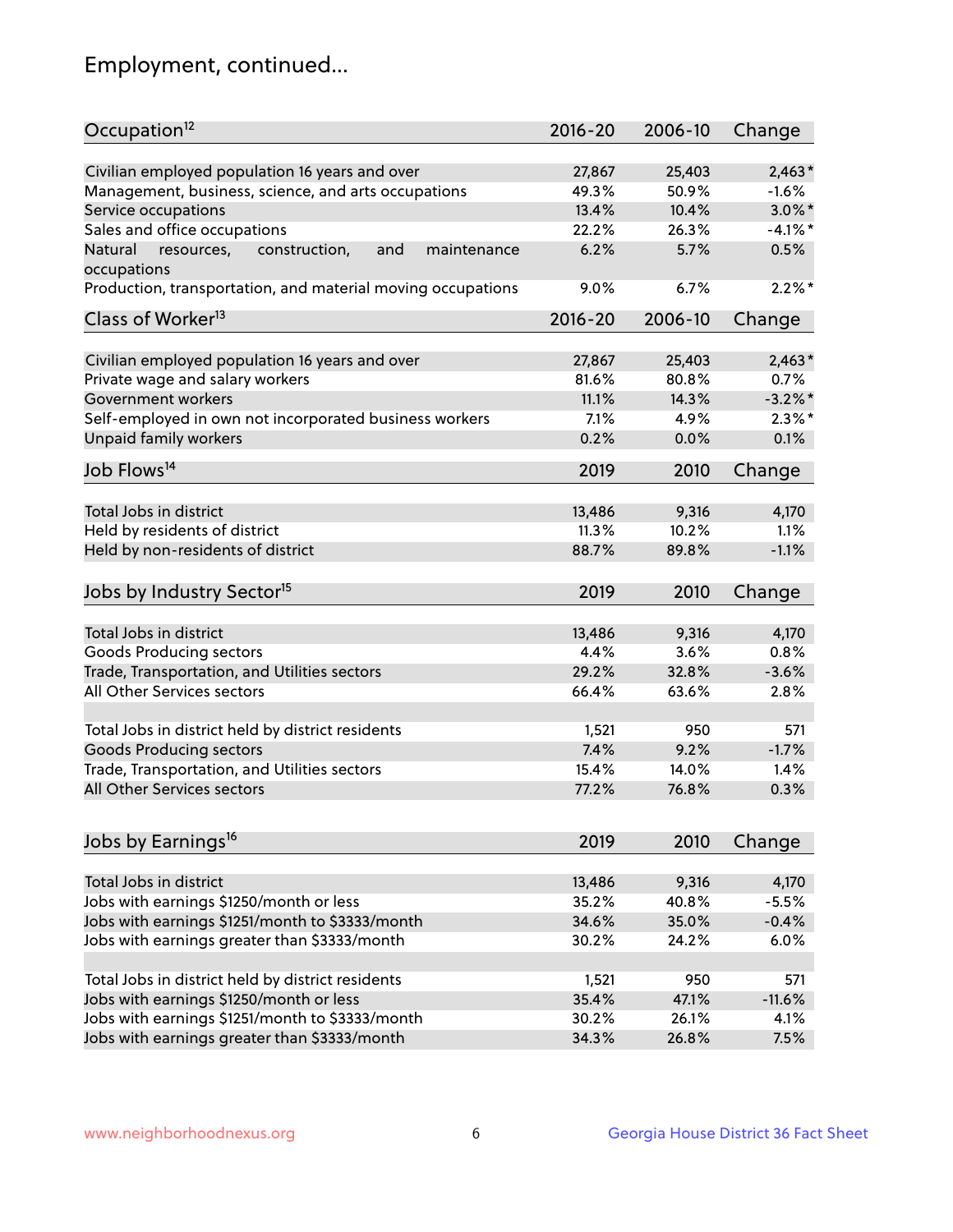## Employment, continued...

| Jobs by Age of Worker <sup>17</sup>               | 2019   | 2010  | Change  |
|---------------------------------------------------|--------|-------|---------|
|                                                   |        |       |         |
| Total Jobs in district                            | 13,486 | 9,316 | 4,170   |
| Jobs with workers age 29 or younger               | 34.8%  | 34.2% | 0.6%    |
| Jobs with workers age 30 to 54                    | 46.5%  | 51.8% | $-5.3%$ |
| Jobs with workers age 55 or older                 | 18.7%  | 14.0% | 4.7%    |
|                                                   |        |       |         |
| Total Jobs in district held by district residents | 1,521  | 950   | 571     |
| Jobs with workers age 29 or younger               | 30.0%  | 30.8% | $-0.9%$ |
| Jobs with workers age 30 to 54                    | 44.4%  | 53.6% | $-9.1%$ |
| Jobs with workers age 55 or older                 | 25.6%  | 15.6% | 10.0%   |
|                                                   |        |       |         |

#### Education

| School Enrollment <sup>18</sup>                | $2016 - 20$ | 2006-10 | Change    |
|------------------------------------------------|-------------|---------|-----------|
|                                                |             |         |           |
| Population 3 years and over enrolled in school | 16,835      | 17,409  | $-574$    |
| Nursery school, preschool                      | 5.7%        | $6.9\%$ | $-1.2%$   |
| Kindergarten                                   | 3.7%        | 5.1%    | $-1.3%$   |
| Elementary school (grades 1-8)                 | 44.7%       | 46.2%   | $-1.4%$   |
| High school (grades 9-12)                      | 26.3%       | 22.3%   | $4.0\%$ * |
| College or graduate school                     | 19.6%       | 19.6%   | $-0.0%$   |
| Educational Attainment <sup>19</sup>           | $2016 - 20$ | 2006-10 | Change    |
|                                                |             |         |           |
| Population 25 years and over                   | 37,995      | 33,051  | 4,944*    |
| Less than 9th grade                            | 2.1%        | $1.9\%$ | 0.2%      |
| 9th to 12th grade, no diploma                  | 2.6%        | 4.2%    | $-1.6%$   |
| High school graduate (includes equivalency)    | 19.4%       | 18.9%   | 0.6%      |
| Some college, no degree                        | 19.6%       | 20.3%   | $-0.7%$   |
| Associate's degree                             | 7.2%        | 7.4%    | $-0.2%$   |
| Bachelor's degree                              | 30.7%       | 31.2%   | $-0.5%$   |
| Graduate or professional degree                | 18.3%       | 16.1%   | 2.3%      |
|                                                |             |         |           |
| Percent high school graduate or higher         | 95.3%       | 93.9%   | 1.4%      |
| Percent bachelor's degree or higher            | 49.1%       | 47.2%   | 1.8%      |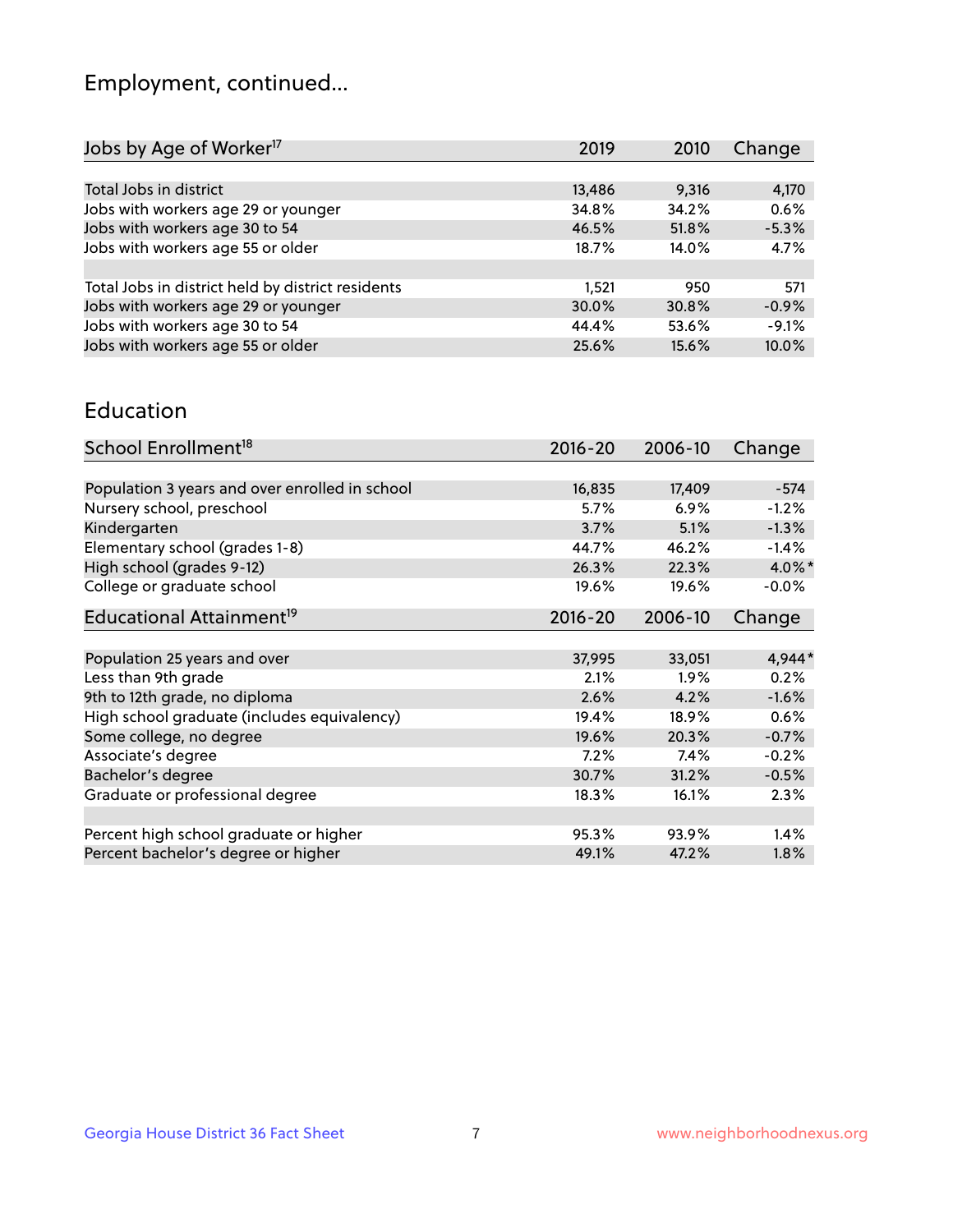## Housing

| Households by Type <sup>20</sup>                     | 2016-20     | 2006-10 | Change     |
|------------------------------------------------------|-------------|---------|------------|
|                                                      |             |         |            |
| <b>Total households</b>                              | 18,474      | 17,120  | $1,354*$   |
| Family households (families)                         | 83.9%       | 84.7%   | $-0.8%$    |
| With own children under 18 years                     | 39.3%       | 45.4%   | $-6.0\%$ * |
| Married-couple family                                | 72.4%       | 73.8%   | $-1.4%$    |
| With own children of the householder under 18 years  | 33.2%       | 39.0%   | $-5.9\%$ * |
| Male householder, no wife present, family            | 3.1%        | 2.9%    | 0.2%       |
| With own children of the householder under 18 years  | 1.4%        | 1.3%    | 0.1%       |
| Female householder, no husband present, family       | 8.4%        | 8.1%    | 0.3%       |
| With own children of the householder under 18 years  | 4.8%        | 5.0%    | $-0.2%$    |
| Nonfamily households                                 | 16.1%       | 15.3%   | 0.8%       |
| Householder living alone                             | 13.5%       | 11.6%   | 1.9%       |
| 65 years and over                                    | 6.7%        | 3.3%    | $3.4\%$ *  |
|                                                      |             |         |            |
| Households with one or more people under 18 years    | 43.1%       | 47.7%   | $-4.6\%$ * |
| Households with one or more people 65 years and over | 28.6%       | 16.5%   | 12.1%*     |
|                                                      |             |         |            |
| Average household size                               | 3.11        | 3.06    | $0.05*$    |
| Average family size                                  | 3.42        | 3.34    | 0.08       |
| Housing Occupancy <sup>21</sup>                      | 2016-20     | 2006-10 | Change     |
| Total housing units                                  | 19,170      | 18,479  | 691*       |
| Occupied housing units                               | 96.4%       | 92.6%   | $3.7\%$ *  |
| Vacant housing units                                 | 3.6%        | 7.4%    | $-3.7\%$ * |
|                                                      |             |         |            |
| Homeowner vacancy rate                               | 1.0         | 2.5     | $-1.6$     |
| Rental vacancy rate                                  | 6.4         | 16.7    | $-10.3$    |
| Units in Structure <sup>22</sup>                     | $2016 - 20$ | 2006-10 | Change     |
|                                                      |             |         |            |
| Total housing units                                  | 19,170      | 18,479  | 691*       |
| 1-unit, detached                                     | 94.8%       | 96.1%   | $-1.3\%$ * |
| 1-unit, attached                                     | 2.1%        | 1.9%    | 0.2%       |
| 2 units                                              | 0.2%        | 0.3%    | $-0.1%$    |
| 3 or 4 units                                         | 0.3%        | 0.1%    | 0.2%       |
| 5 to 9 units                                         | 0.1%        | 0.0%    | 0.1%       |
| 10 to 19 units                                       | 0.4%        | 0.3%    | 0.1%       |
| 20 or more units                                     | 0.6%        | 0.1%    | 0.5%       |
| Mobile home                                          | 1.6%        | 1.2%    | 0.4%       |
| Boat, RV, van, etc.                                  | 0.0%        | 0.0%    | 0.0%       |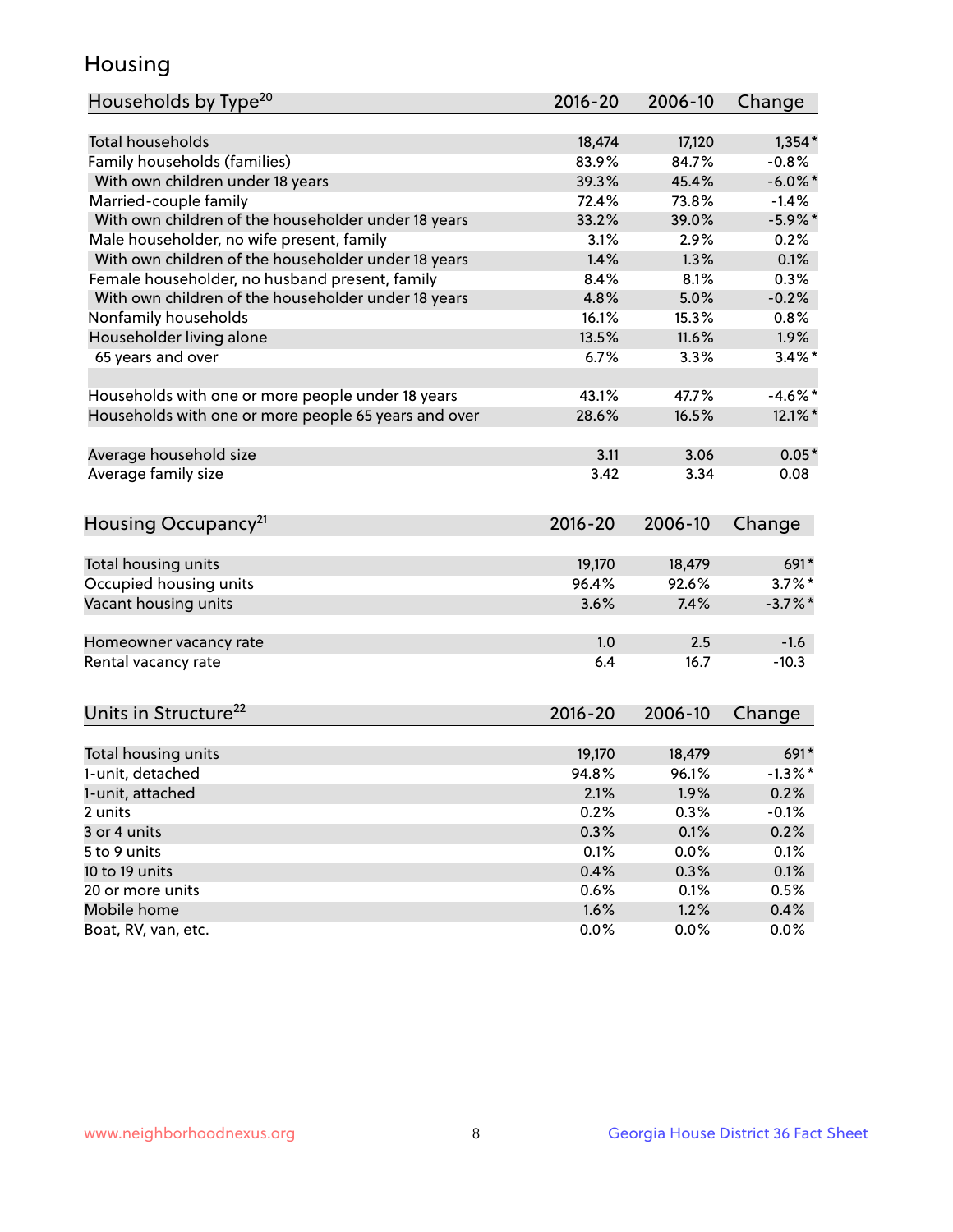## Housing, Continued...

| Year Structure Built <sup>23</sup>             | 2016-20     | 2006-10 | Change      |
|------------------------------------------------|-------------|---------|-------------|
| Total housing units                            | 19,170      | 18,479  | 691*        |
| Built 2014 or later                            | 3.0%        | (X)     | (X)         |
| Built 2010 to 2013                             | 2.6%        | (X)     | (X)         |
| Built 2000 to 2009                             | 28.3%       | 29.7%   | $-1.4%$     |
| Built 1990 to 1999                             | 37.3%       | 37.5%   | $-0.2%$     |
| Built 1980 to 1989                             | 18.0%       | 18.8%   | $-0.8%$     |
| Built 1970 to 1979                             | 6.7%        | 8.8%    | $-2.1\%$ *  |
| Built 1960 to 1969                             | 1.3%        | 2.1%    | $-0.8%$     |
| Built 1950 to 1959                             | 0.9%        | 1.7%    | $-0.8%$     |
| Built 1940 to 1949                             | 0.4%        | 0.4%    | $-0.0%$     |
| Built 1939 or earlier                          | 1.5%        | 0.9%    | 0.5%        |
| Housing Tenure <sup>24</sup>                   | $2016 - 20$ | 2006-10 | Change      |
| Occupied housing units                         | 18,474      | 17,120  | $1,354*$    |
| Owner-occupied                                 | 88.9%       | 93.8%   | $-4.9%$ *   |
| Renter-occupied                                | 11.1%       | 6.2%    | 4.9%*       |
| Average household size of owner-occupied unit  | 3.07        | 3.07    | $-0.00$     |
| Average household size of renter-occupied unit | 3.47        | 2.89    | $0.58*$     |
| Residence 1 Year Ago <sup>25</sup>             | $2016 - 20$ | 2006-10 | Change      |
| Population 1 year and over                     | 57,042      | 51,934  | $5,108*$    |
| Same house                                     | 91.0%       | 89.6%   | 1.4%        |
| Different house in the U.S.                    | 8.7%        | 10.0%   | $-1.4%$     |
| Same county                                    | 3.4%        | 4.0%    | $-0.5%$     |
| Different county                               | 5.2%        | 6.0%    | $-0.8%$     |
| Same state                                     | 2.5%        | 2.9%    | $-0.4%$     |
| Different state                                | 2.7%        | 3.1%    | $-0.4%$     |
| Abroad                                         | 0.4%        | 0.4%    | $-0.0%$     |
| Value of Housing Unit <sup>26</sup>            | $2016 - 20$ | 2006-10 | Change      |
| Owner-occupied units                           | 16,418      | 16,057  | 361         |
| Less than \$50,000                             | 2.3%        | 1.6%    | 0.7%        |
| \$50,000 to \$99,999                           | 0.6%        | 1.0%    | $-0.4%$     |
| \$100,000 to \$149,999                         | 4.4%        | 7.7%    | $-3.3\%$ *  |
| \$150,000 to \$199,999                         | 9.6%        | 20.1%   | $-10.4\%$ * |
| \$200,000 to \$299,999                         | 29.4%       | 31.9%   | $-2.5%$     |
| \$300,000 to \$499,999                         | 39.5%       | 29.1%   | 10.4%*      |
| \$500,000 to \$999,999                         | 12.9%       | 7.8%    | $5.2\%$ *   |
| \$1,000,000 or more                            | 1.2%        | 0.8%    | 0.4%        |
| Median (dollars)                               | 313,579     | 252,327 | $61,252*$   |
| Mortgage Status <sup>27</sup>                  | $2016 - 20$ | 2006-10 | Change      |
| Owner-occupied units                           | 16,418      | 16,057  | 361         |
| Housing units with a mortgage                  | 72.7%       | 82.9%   | $-10.2\%$ * |
| Housing units without a mortgage               | 27.3%       | 17.1%   | 10.2%*      |
|                                                |             |         |             |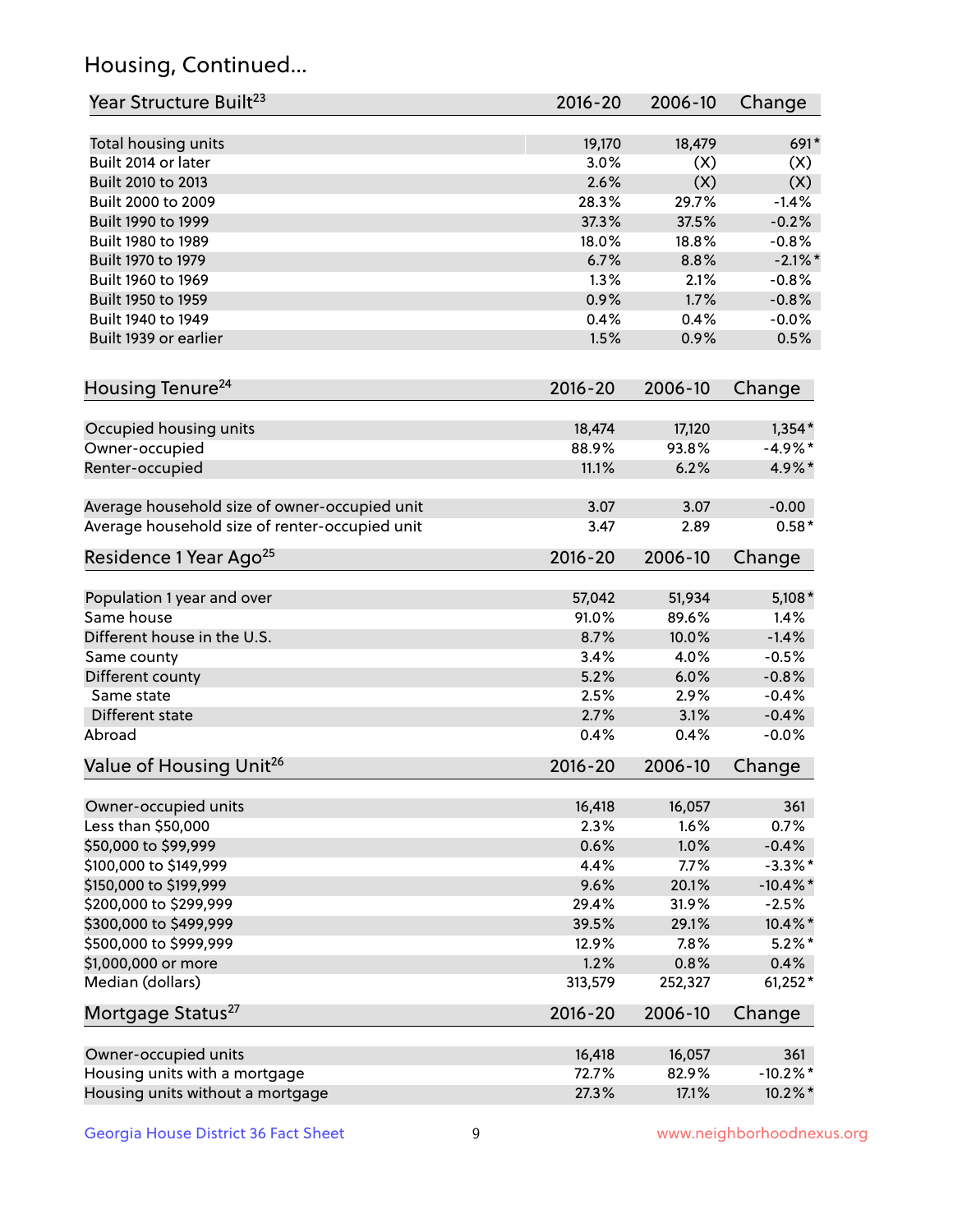## Housing, Continued...

| Selected Monthly Owner Costs <sup>28</sup>                                            | $2016 - 20$ | 2006-10 | Change      |
|---------------------------------------------------------------------------------------|-------------|---------|-------------|
| Housing units with a mortgage                                                         | 11,942      | 13,314  | $-1,372*$   |
| Less than \$300                                                                       | 0.3%        | 0.0%    | 0.3%        |
| \$300 to \$499                                                                        | 0.2%        | 0.5%    | $-0.3%$     |
| \$500 to \$999                                                                        | 5.9%        | 5.6%    | 0.3%        |
| \$1,000 to \$1,499                                                                    | 21.3%       | 22.1%   | $-0.8%$     |
| \$1,500 to \$1,999                                                                    | 27.3%       | 28.4%   | $-1.1%$     |
| \$2,000 to \$2,999                                                                    | 34.5%       | 30.4%   | $4.1\%$ *   |
| \$3,000 or more                                                                       | 10.5%       | 13.0%   | $-2.5%$     |
| Median (dollars)                                                                      | 1,909       | 1,884   | 25          |
| Housing units without a mortgage                                                      | 4,476       | 2,743   | $1,733*$    |
| Less than \$150                                                                       | 0.1%        | 1.0%    | $-0.9%$     |
| \$150 to \$249                                                                        | 4.6%        | 4.8%    | $-0.2%$     |
| \$250 to \$349                                                                        | 15.0%       | 18.7%   | $-3.7%$     |
| \$350 to \$499                                                                        | 27.7%       | 39.9%   | $-12.2\%$ * |
| \$500 to \$699                                                                        | 33.1%       | 22.3%   | 10.8%       |
| \$700 or more                                                                         | 19.6%       | 13.3%   | $6.3\%$ *   |
| Median (dollars)                                                                      | 513         | 447     | $66*$       |
| Selected Monthly Owner Costs as a Percentage of<br>Household Income <sup>29</sup>     | $2016 - 20$ | 2006-10 | Change      |
| Housing units with a mortgage (excluding units where<br>SMOCAPI cannot be computed)   | 11,879      | 13,284  | $-1,405*$   |
| Less than 20.0 percent                                                                | 53.6%       | 40.1%   | 13.5%*      |
| 20.0 to 24.9 percent                                                                  | 14.8%       | 18.7%   | $-3.9\%$ *  |
| 25.0 to 29.9 percent                                                                  | 10.8%       | 12.0%   | $-1.2%$     |
| 30.0 to 34.9 percent                                                                  | 5.9%        | 7.6%    | $-1.7%$     |
| 35.0 percent or more                                                                  | 15.0%       | 21.7%   | $-6.7\%$ *  |
| Not computed                                                                          | 63          | 30      | 33          |
| Housing unit without a mortgage (excluding units where<br>SMOCAPI cannot be computed) | 4,434       | 2,723   | $1,711*$    |
| Less than 10.0 percent                                                                | 66.9%       | 55.4%   | 11.4%       |
| 10.0 to 14.9 percent                                                                  | 11.3%       | 21.2%   | $-9.9%$     |
| 15.0 to 19.9 percent                                                                  | 9.2%        | 8.0%    | 1.1%        |
| 20.0 to 24.9 percent                                                                  | 2.8%        | 2.7%    | 0.1%        |
| 25.0 to 29.9 percent                                                                  | 3.5%        | 2.0%    | 1.5%        |
| 30.0 to 34.9 percent                                                                  | 2.2%        | 2.1%    | 0.2%        |
| 35.0 percent or more                                                                  | 4.1%        | 8.5%    | $-4.5%$     |
| Not computed                                                                          | 42          | 20      | 22          |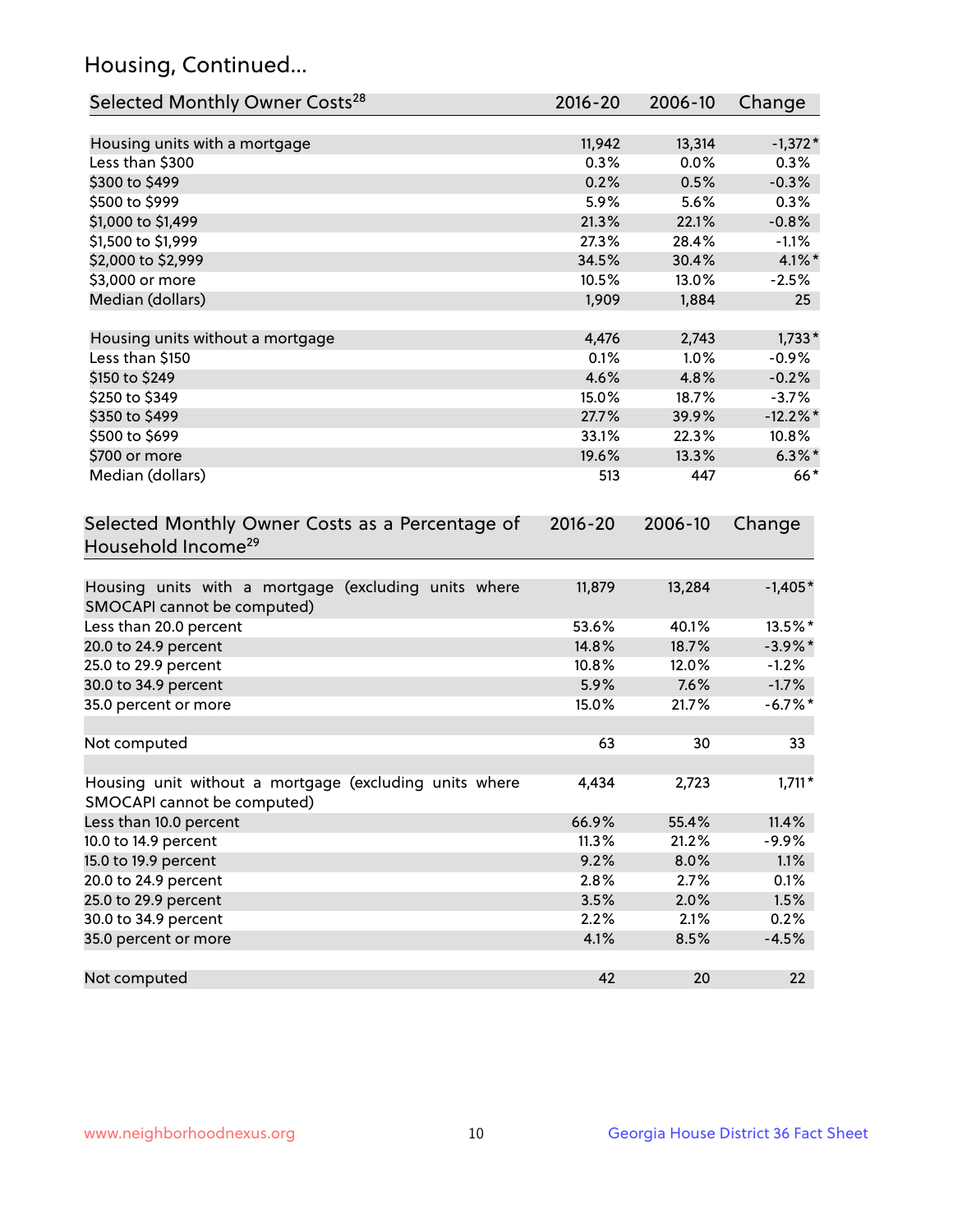### Housing, Continued...

| Gross Rent <sup>30</sup>                                     | 2016-20     | 2006-10     | Change   |
|--------------------------------------------------------------|-------------|-------------|----------|
|                                                              |             |             |          |
| Occupied units paying rent                                   | 1,883       | 936         | 948*     |
| Less than \$200                                              | $0.0\%$     | $0.0\%$     | $0.0\%$  |
| \$200 to \$499                                               | 2.3%        | $0.0\%$     | 2.3%     |
| \$500 to \$749                                               | 5.6%        | $9.9\%$     | $-4.3%$  |
| \$750 to \$999                                               | 11.6%       | 18.5%       | $-7.0\%$ |
| \$1,000 to \$1,499                                           | 25.0%       | 43.7%       | $-18.7%$ |
| \$1,500 to \$1,999                                           | 29.5%       | 20.3%       | 9.3%     |
| \$2,000 or more                                              | 25.9%       | 7.6%        | 18.4%    |
| Median (dollars)                                             | 1,593       | 1,470       | 123      |
|                                                              |             |             |          |
| No rent paid                                                 | 173         | 127         | 45       |
|                                                              |             |             |          |
| Gross Rent as a Percentage of Household Income <sup>31</sup> | $2016 - 20$ | $2006 - 10$ | Change   |

| <b>Prossingle distribution of the contract of the contract of the contract of the contract of the contract of the contract of the contract of the contract of the contract of the contract of the contract of the contract of th</b> | $\sim$ $\sim$ $\sim$ | <b>LVVV</b> 19 | 11111   |
|--------------------------------------------------------------------------------------------------------------------------------------------------------------------------------------------------------------------------------------|----------------------|----------------|---------|
|                                                                                                                                                                                                                                      |                      |                |         |
| Occupied units paying rent (excluding units where GRAPI                                                                                                                                                                              | 1,847                | 936            | 911     |
| cannot be computed)                                                                                                                                                                                                                  |                      |                |         |
| Less than 15.0 percent                                                                                                                                                                                                               | 15.4%                | 8.5%           | 6.8%    |
| 15.0 to 19.9 percent                                                                                                                                                                                                                 | 14.1%                | 13.8%          | 0.4%    |
| 20.0 to 24.9 percent                                                                                                                                                                                                                 | $10.3\%$             | 15.6%          | $-5.3%$ |
| 25.0 to 29.9 percent                                                                                                                                                                                                                 | 8.7%                 | 5.6%           | 3.1%    |
| 30.0 to 34.9 percent                                                                                                                                                                                                                 | 12.5%                | 14.3%          | $-1.8%$ |
| 35.0 percent or more                                                                                                                                                                                                                 | 39.0%                | 42.2%          | $-3.2%$ |
|                                                                                                                                                                                                                                      |                      |                |         |
| Not computed                                                                                                                                                                                                                         | 209                  | 127            | 81      |

### Transportation

| Commuting to Work <sup>32</sup>           | 2016-20 | 2006-10 | Change     |
|-------------------------------------------|---------|---------|------------|
|                                           |         |         |            |
| Workers 16 years and over                 | 27,433  | 24,878  | $2,554*$   |
| Car, truck, or van - drove alone          | 76.5%   | 83.6%   | $-7.1\%$ * |
| Car, truck, or van - carpooled            | 8.9%    | 6.5%    | $2.4\%$ *  |
| Public transportation (excluding taxicab) | 0.3%    | $1.0\%$ | $-0.7%$    |
| Walked                                    | 0.4%    | 0.6%    | $-0.2%$    |
| Other means                               | 0.7%    | 0.6%    | 0.1%       |
| Worked at home                            | 13.3%   | 7.8%    | $5.5%$ *   |
|                                           |         |         |            |
| Mean travel time to work (minutes)        | 37.5    | 35.8    | 1.7        |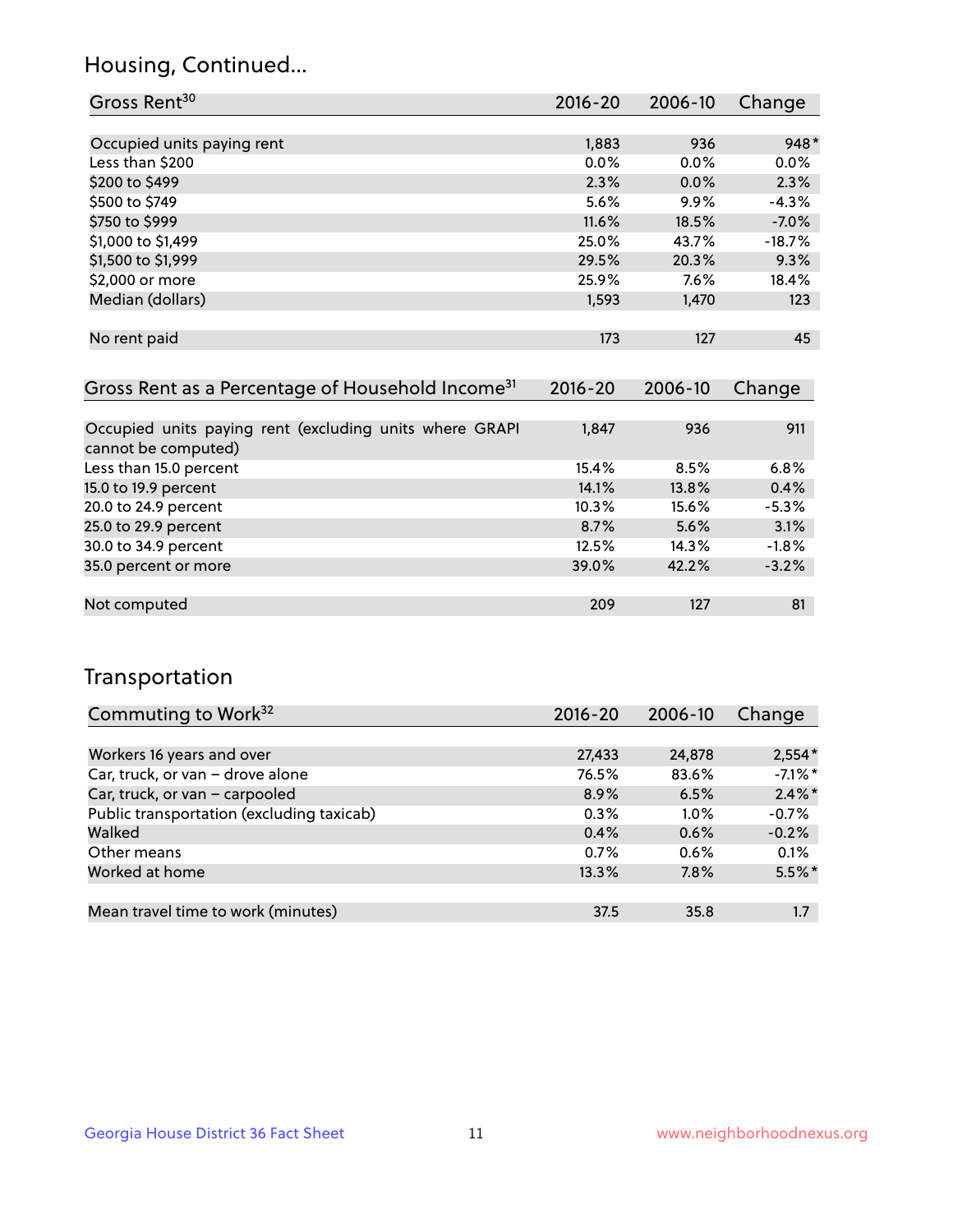## Transportation, Continued...

| Vehicles Available <sup>33</sup> | $2016 - 20$ | 2006-10 | Change   |
|----------------------------------|-------------|---------|----------|
|                                  |             |         |          |
| Occupied housing units           | 18,474      | 17,120  | $1,354*$ |
| No vehicles available            | $1.3\%$     | 0.8%    | 0.5%     |
| 1 vehicle available              | 15.1%       | 15.4%   | $-0.3%$  |
| 2 vehicles available             | 47.9%       | 51.5%   | $-3.7%$  |
| 3 or more vehicles available     | 35.7%       | 32.3%   | 3.5%     |

#### Health

| Health Insurance coverage <sup>34</sup>                 | 2016-20 |
|---------------------------------------------------------|---------|
|                                                         |         |
| Civilian Noninstitutionalized Population                | 57,417  |
| With health insurance coverage                          | 92.1%   |
| With private health insurance coverage                  | 82.8%   |
| With public health coverage                             | 20.6%   |
| No health insurance coverage                            | 7.9%    |
| Civilian Noninstitutionalized Population Under 19 years | 16,482  |
| No health insurance coverage                            | 6.6%    |
| Civilian Noninstitutionalized Population 19 to 64 years | 33,189  |
| In labor force:                                         | 26,551  |
| Employed:                                               | 25,809  |
| With health insurance coverage                          | 91.1%   |
| With private health insurance coverage                  | 90.0%   |
| With public coverage                                    | 2.7%    |
| No health insurance coverage                            | 8.9%    |
| Unemployed:                                             | 742     |
| With health insurance coverage                          | 56.3%   |
| With private health insurance coverage                  | 54.9%   |
| With public coverage                                    | 6.0%    |
| No health insurance coverage                            | 43.7%   |
| Not in labor force:                                     | 6,637   |
| With health insurance coverage                          | 87.5%   |
| With private health insurance coverage                  | 77.1%   |
| With public coverage                                    | 20.0%   |
| No health insurance coverage                            | 12.5%   |